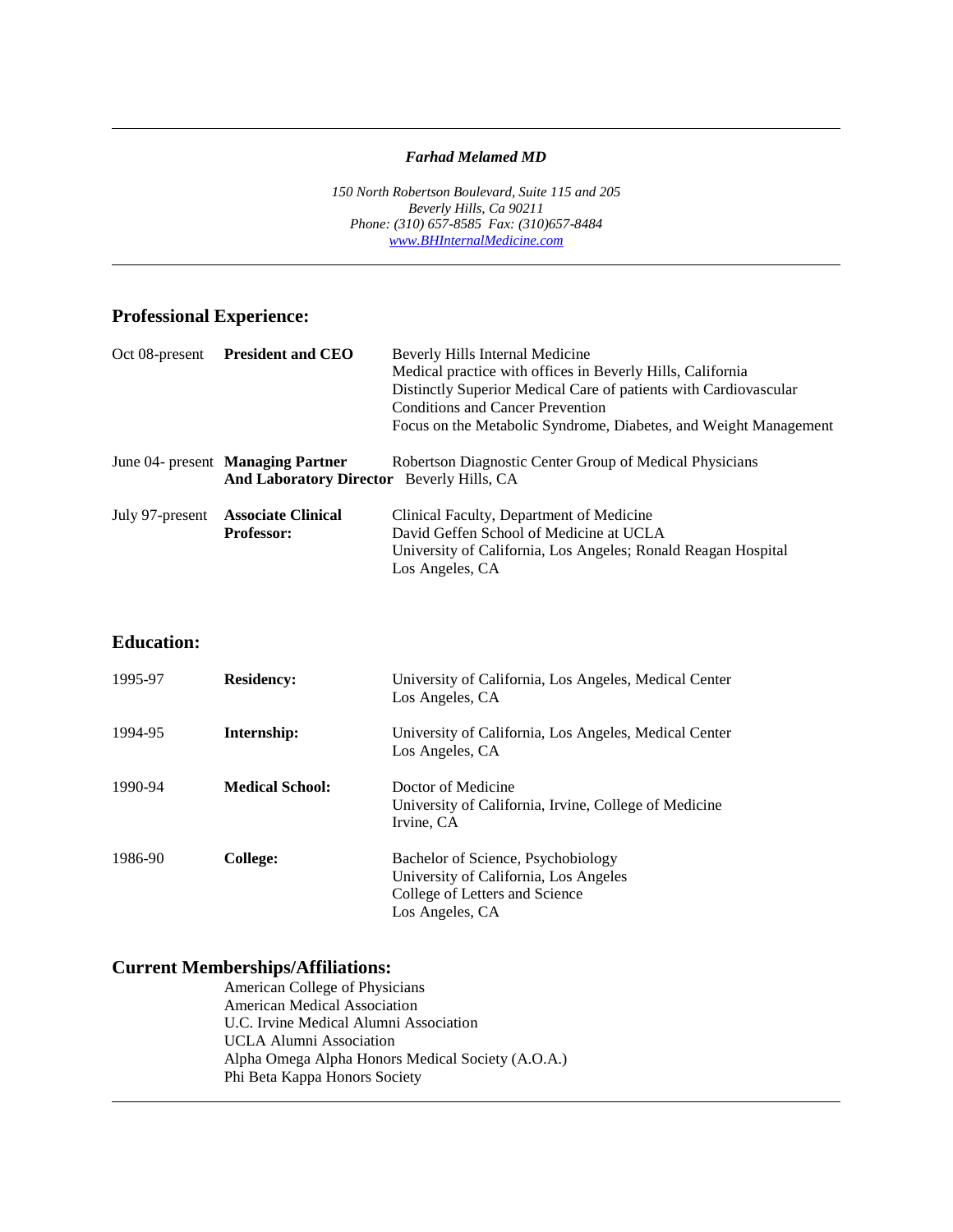## *Farhad Melamed MD*

*Page 2*

l

## **Licensure/Certifications:**

l

| Dec 2008      | <b>Recertification, American Board of Internal Medicine</b>               |                                              |  |
|---------------|---------------------------------------------------------------------------|----------------------------------------------|--|
| March 2003    | <b>CLIA</b> Certification                                                 |                                              |  |
| May 2000      | <b>Advanced First Aid and Cardiac Life Support</b>                        |                                              |  |
| Nov 1997      | Board Certification, Diplomate of the American Board of Internal Medicine |                                              |  |
| Aug 1997      | <b>Certification to perform Flexible Sigmoidoscopy with Biopsy</b>        |                                              |  |
| July 1997     | <b>Controlled Substance Registration Certificate, DEA</b>                 |                                              |  |
| July 1997     | <b>Physicians &amp; Surgeons Certificate</b>                              | Medical Board of California                  |  |
| <b>Jun 92</b> | <b>Board Certification</b>                                                | U.S. Medical Licensing Exam Parts I, II, III |  |

# **Leadership Experience/Committee Involvement:**

| Expert physician, discussion of the death of Joan Rivers, Extra, Channel 4              |
|-----------------------------------------------------------------------------------------|
| Expert physician, discussion of MERS, Pertussis and Measles, Channel 5 Morning News     |
| <b>Chair, Quality Council Committee, Olympia Medical Center</b>                         |
| Member, Medical Executive Committee, Olympia Medical Center                             |
| Chair, Pharmacy and Therapeutics Committee, Olympia Medical Center                      |
| Medical Director of the Stroke Team, Olympia Medical Center                             |
| Co-Chair, David Geffen School of Medicine at UCLA, Admissions Committee                 |
| Medical-Legal Case Review/Consulting, Insurance Company and Medical Malpractice         |
| UCLA Department of Medicine Professional Group Executive Committee, Elected Member      |
| UCLA Bioterrorism Preparedness Task Force, Primary Care Network Representative          |
| Morbidity and Mortality Committee Member, UCLA Department of Medicine                   |
| <b>Editorial Board Member, The Western Journal of Medicine</b>                          |
| <b>U. C.L.A. Committee Member,</b> Medical Guidelines for the Treatment of Hypertension |
| <b>U.C.L.A. Committee Member, Medical Guidelines for the Treatment of Depression</b>    |
| <b>U.C.L.A. Committee Member, Medical Guidelines for the Treatment of Sinusitis</b>     |
| Representative, Committee on the UCLA Internal Medicine Consult Service                 |
| <b>Representative, UCLA House-staff Policy Committee</b>                                |
| President, Phi Delta Epsilon Medical Fraternity                                         |
| Officer, Board of Directors, Iranian Jewish Federation                                  |
|                                                                                         |

# **Community Involvement:**

| Dec 2001  | National Public Radio, Interview regarding Bioterrorism Preparedness                        |
|-----------|---------------------------------------------------------------------------------------------|
| 1997-2001 | <b>Beverly Hills Chamber of Commerce, Member</b>                                            |
| Nov 1998  | Beverly Hills Healthfaire, Discussed preventative medicine, hypertension, weight management |
| Dec 1997  | Sinai Temple Healthfaire, Panelist on discussion of Prostate Cancer Screenings              |
| July 1997 | <b>UCLA Medical Group Beverly Hills Healthfaire, Blood pressure and body fat screening</b>  |
| 1995-1999 | <b>Healing Spirits of Haddassah:</b> A volunteer medical group dedicated to educational     |
|           | and public service activities such as healthfaires offering free public screening tests.    |
| 1991-1994 | <b>Students Teaching AIDS to Students (STATS):</b> Volunteer medical student group          |
|           | educating high school students about AIDS                                                   |
| 1984-1986 | Iranian Jewish Federation: Youth group providing educational and social activities          |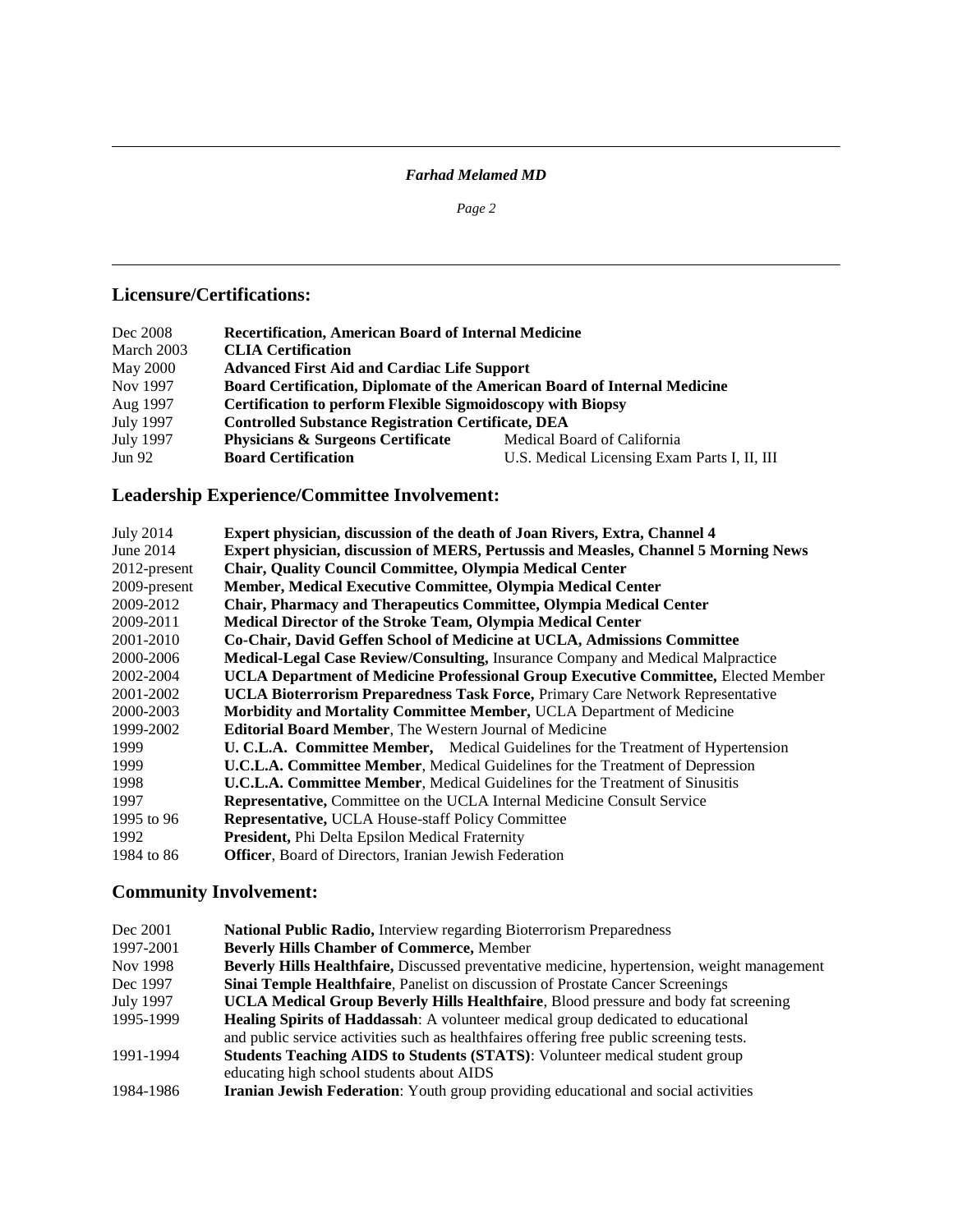### *Farhad Melamed MD*

*Page 3*

#### **Honors/Scholarships:**

l

l

| $2011$ -present | "Top Doctors", U.S. News and World Report                                                             |  |  |
|-----------------|-------------------------------------------------------------------------------------------------------|--|--|
| 2009-present    | "America's Top Physicians", Consumers' Research Council of America                                    |  |  |
| 1993            | Alpha Omega Alpha Honors Medical Society (A.O.A.)                                                     |  |  |
| 1990-94         | University of California Regents Scholar                                                              |  |  |
| 1992, 93        | Joseph Collins Memorial Scholarship                                                                   |  |  |
| 1991, 92, 93    | B'Nai B'Rith Hillel Medical Scholarship                                                               |  |  |
| 1992            | U.C. Irvine-C.O.M. Faculty Award for Academic Excellence in the Basic Sciences                        |  |  |
| 1991            | Hebrew Immigrant Aid Society Scholarship                                                              |  |  |
| 1991            | Commendation by National Health Services Corps for contributions made to health education in          |  |  |
|                 | the Health Promotion/Disease Prevention Project                                                       |  |  |
| 1990            | First Place Award: Harcourt, Brace, & Jovanovich, Undergraduate Research in Psychology                |  |  |
|                 | Contest: Melamed, F.; Zaidel, E. (1990). Lateralized visual field effects of Farsi and English words. |  |  |
| 1990            | College of Letters and Science, Honors at graduation, UCLA                                            |  |  |
| 1990            | Departmental Honors, Psychology, UCLA                                                                 |  |  |
| 1990            | Phi Beta Kappa Honors, UCLA                                                                           |  |  |
| 1990            | Magna Cum Laude, Psychobiology, UCLA                                                                  |  |  |
| 1988            | Golden Key National Honors Society                                                                    |  |  |
| 1987            | Phi Eta Sigma Freshman Honors Society                                                                 |  |  |
| 1986 to 90      | Dean's Honors List, UCLA                                                                              |  |  |

### **Lectures/Presentations:**

- Melamed, F. (2001). Evaluation of Altered Mentation and Coma. CME lecture for physicians at Century City Hospital
- Melamed, F. (1999). Medical Complications of Stroke. *Continuing Education* Lecture for the Department of Neurology, UCLA.
- Melamed, F. (1998). Colon Cancer Screening. *UCLA Healthcare 50 Plus*.

l

- Melamed, F. (1998). Evaluation and Management of Forgetfulness. *UCLA Healthcare 50 Plus*.
- Melamed, F. (1997). Diagnosis and Management of Tremors. UCLA-CHS Medical Center Noon Conference.
- Melamed, F. (1996). Diagnosis and Management of Rhabdomyolysis. UCLA Didactic Session presentation.
- Trinh, M.; **Melamed, F**.; Stampe, A. (1993). Henoch Schonlein Purpura associated with Salmonella D. gastroenteritis in pediatric patients, a case presentation. U.C. Irvine Medical Center Noon Conference
- Melamed, F. (1991). Case management database recommendations for the community based clinic. Ciaccio Memorial Clinic in San Diego.

Berquist, W.; **Melamed, F.** (1989). Assessment of Cytomegalovirus infection in pediatric liver transplant patients.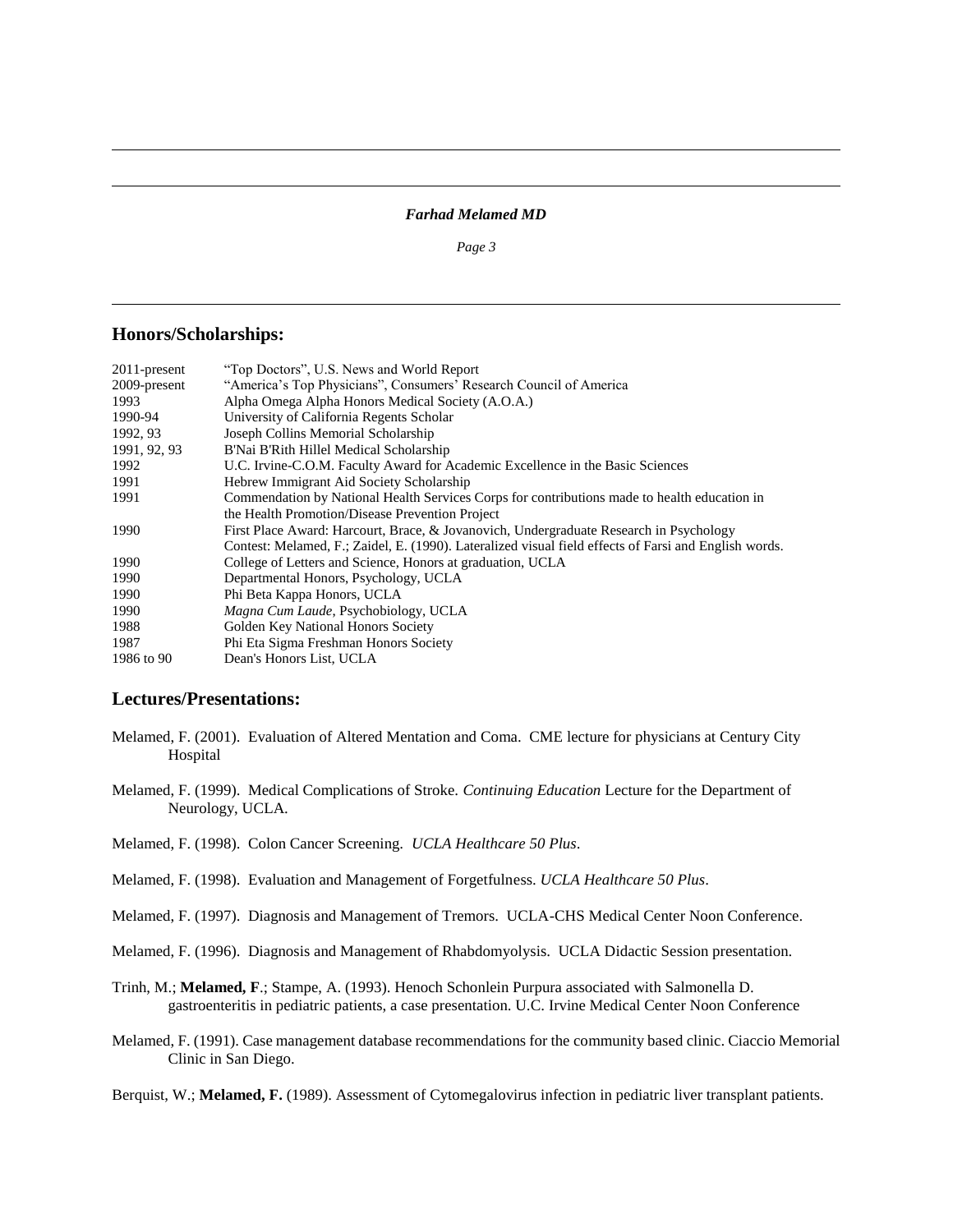Presented at medical conferences at UCLA (6/88), UCSF (5/89), and Carmel (6/89), California.

### *Farhad Melamed MD*

*Page 4*

### **Teaching Activities:**

l

l

| 1998         | <b>Moderator</b>   | Junior Resident Rounds                                     |
|--------------|--------------------|------------------------------------------------------------|
| 1997-present | <b>Instructor:</b> | Doctoring I and II Course, UCLA School of Medicine         |
|              |                    | Fundamentals of Clinical Medicine, UCLA School of Medicine |
|              |                    | Clinical Case Conference                                   |
| 1993-94      | <b>Instructor:</b> | Patient Doctor Course (UC Irvine, College of Medicine)     |

### **Publications/Bibliography:**

#### **Research Papers (Peer Reviewed):**

l

Chimowitz, M.I. et al., The Warfarin-Aspirin Symptomatic Intracranial Disease (WASID) Trial Investigators. (2005). **Comparison of Warfarin and Aspirin for Symptomatic Intracranial Arterial Stenosis**. New England Journal of Medicine, 352; 13: pp 1305-1316.

The Warfarin-Aspirin Symptomatic Intracranial Disease (WASID) Trial Investigators. (2003) **Design, progress and challenges of a double-blind trial of warfarin versus aspirin for symptomatic intracranial arterial stenosis.** Neuroepidemiology 2003;22:107-117.

Melamed, F; Zaidel, E. (1993). **Language and task effects on lateralized word recognition.** *Brain and Language,* 45: pp. 70-85.

#### **Research Papers (Non-Peer Reviewed):**

Melamed, F; Wallace, A. (2002). **Hyponatremia in a patient on Gabapentin**. *Proceedings of UCLA Healthcare*. 6 (3): pp. 24-5.

Melamed, F; (2001). **Aphthous Stomatitis** *Proceedings of UCLA Healthcare*. 5 (1): pp. 45-47.

#### **Chapters:**

Melamed, F., Ahdoot, D., Cooper, C. (2001) **Approach to the patient with dyspnea.** *Women's Health: Principles and Clinical Practice*. DeCherney and Pregler, Eds.; B C Decker Inc; pp 310- 20.

#### **Editorials:**

Chimowitz, M. WASID research group (2000). **The best treatment of symptomatic intracranial disease? A 50-year question**. *Neurology*; 55: pp. 465-466.

#### **Web Sites:**

Melamed, F. (2004) Farhad Melamed, M.D., Office Website Melamed, F. (2001) UCLA Healthcare Patient Education Handout about Bioterrorism. UCLA Bioterrorism Preparedness Task Force.